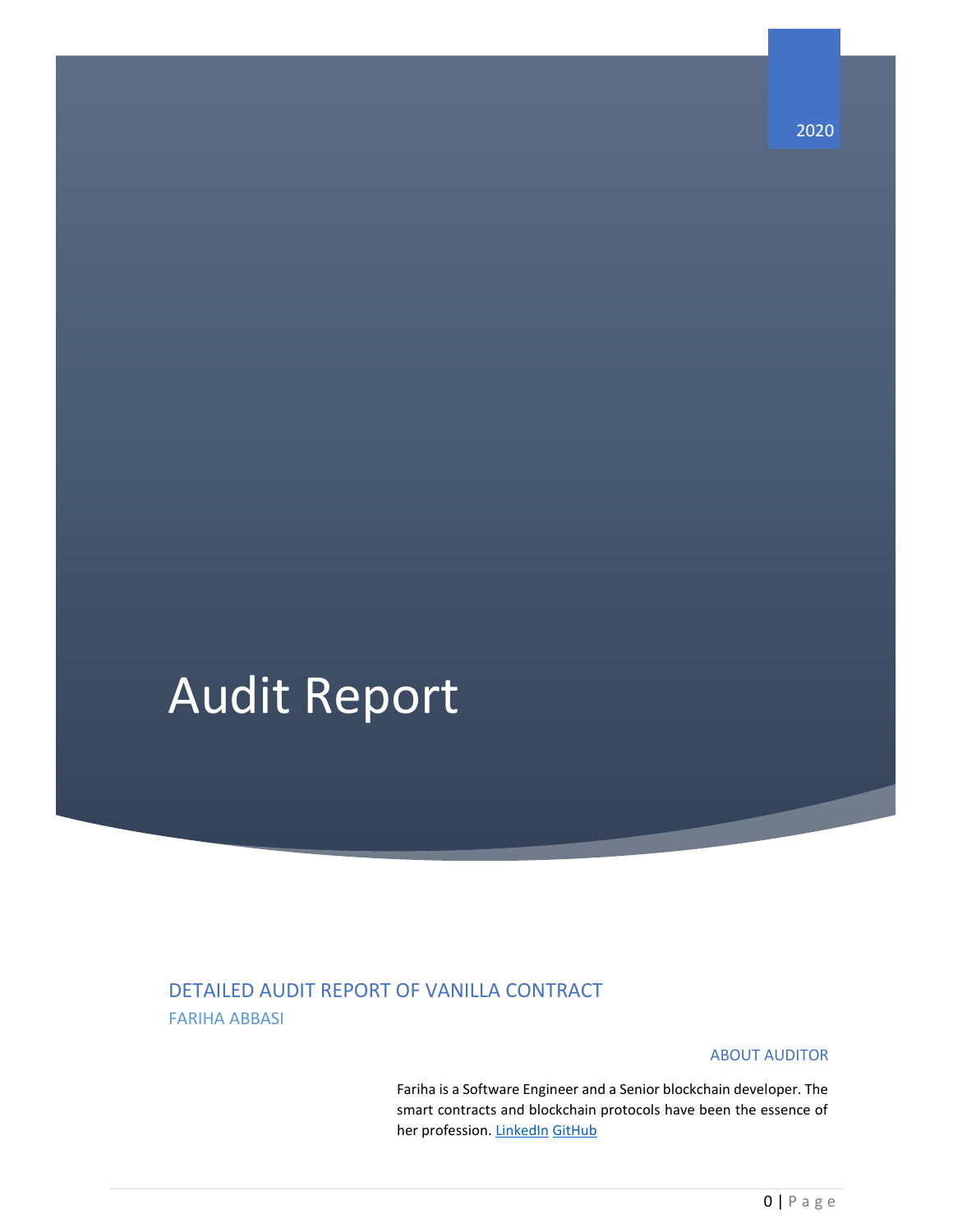### **Executive Summary**

This report has been prepared for Vanilla ERC20 token and the staking contract of Vanilla to discover issues and vulnerabilities in the source code of their smart contracts.

A comprehensive examination has been performed by Senior Blockchain developer and Software Engineer, Fariha Abbasi

#### **Analysis, and Manual Review techniques.**

The auditing process pays special attention to the following considerations:

- •Testing the smart contracts against both common and uncommon attack vectors.
- •Assessing the code base to ensure compliance with current best practice and industry standards.
- •Ensuring contract logic meets the specifications and intentions of the client.
- •Thorough line by line manual review of the entire codebase by industry experts.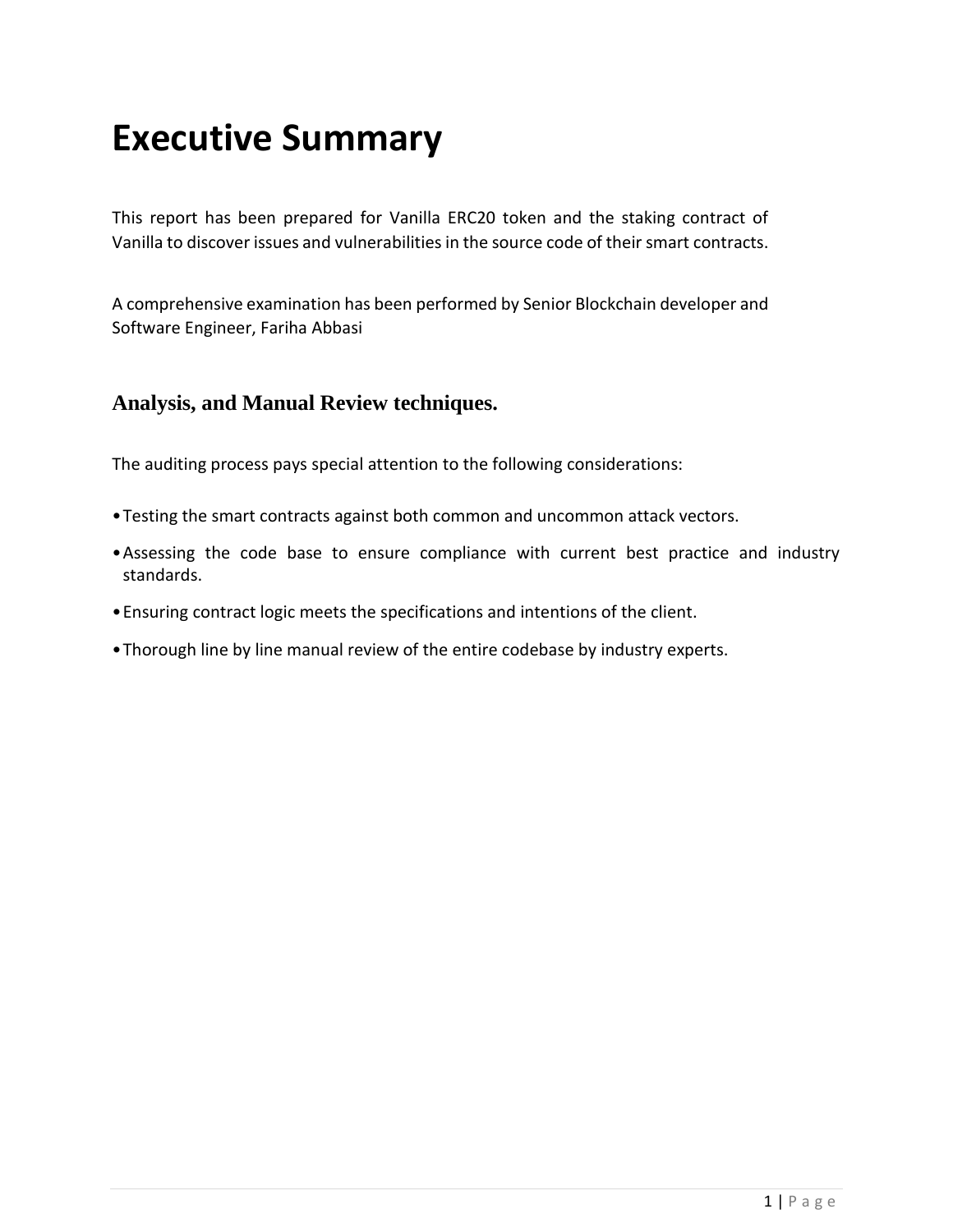# **Vulnerability Classification**

It categorizes issues into 3 buckets based on overall risk levels:



The code implementation does not match the specification, or it could result in the loss of funds for contract owner or users.



The code implementation does not match the specification under certain conditions, or it could affect the security standard by loosing of access control.



The code implementation does not follow best practices, or use suboptimal design patterns, which may lead to security vulnerabilities further down the line.



The overall score of the contract is above 95%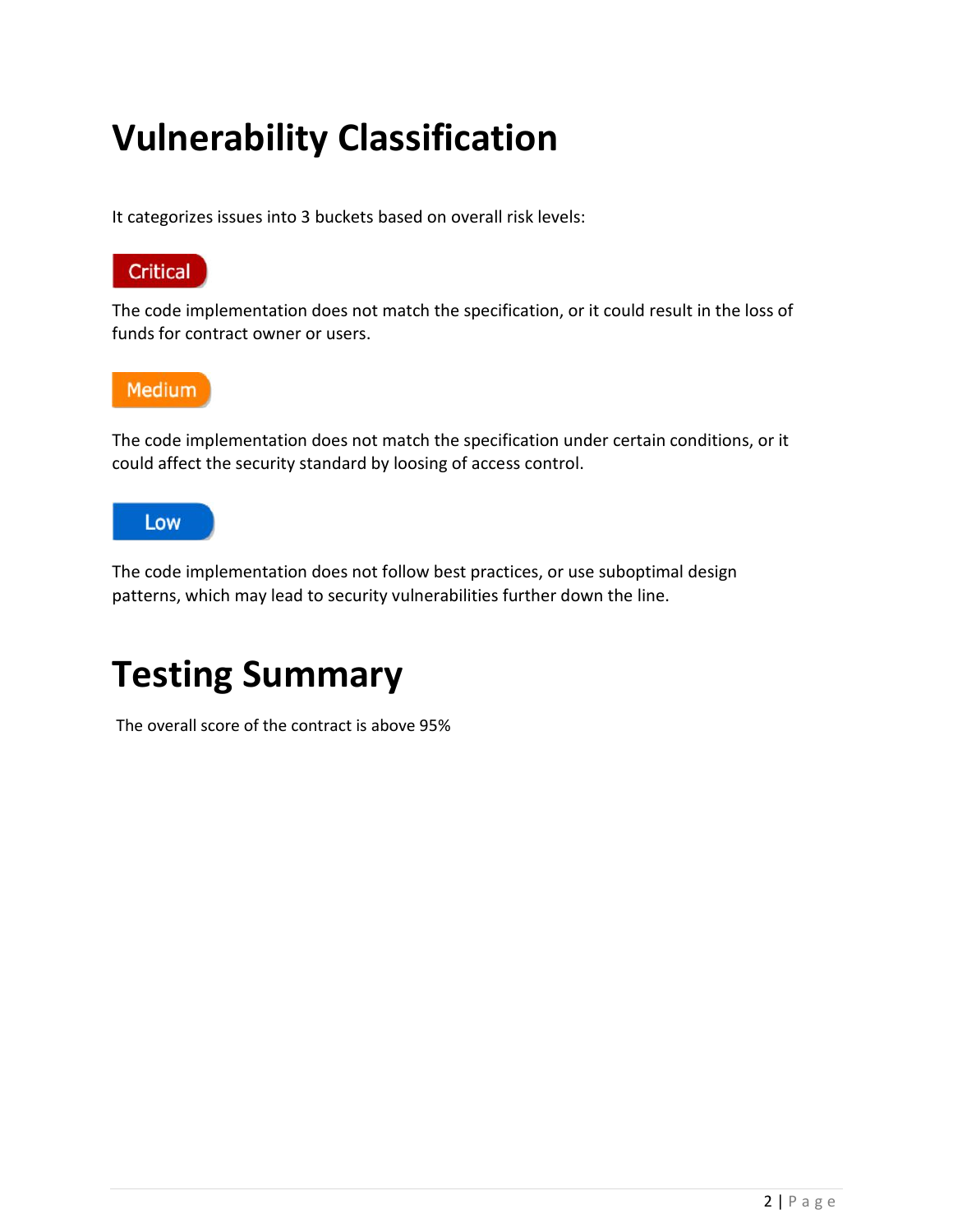# **Type of Issues**

I have scanned the source code using our proprietary static analysis tools and codereview methodologies. The following technical issues were found:

| Title                         | Description                              | <b>Issues</b> | SC Line |
|-------------------------------|------------------------------------------|---------------|---------|
|                               |                                          | Count         | No      |
| Integer Overflow and          | An overflow/underflow happen             | $\Omega$      |         |
| Underflow                     | when an arithmetic operation             |               |         |
|                               | reaches maximum or minimum size          |               |         |
|                               | of the type                              |               |         |
| <b>Function Incorrectness</b> | Function Implementation does not         | 0             |         |
|                               | meet the specification, leading to       |               |         |
|                               | intentional or unintentional             |               |         |
|                               | vulnerabilities                          |               |         |
| <b>Buffer Overflow</b>        | An attacker can write to arbitrary       | $\Omega$      |         |
|                               | storage locations of a contract if       |               |         |
|                               | array of out bound happens               |               |         |
| Reentrancy                    | A malicious contract can call back       | $\Omega$      |         |
|                               | into the calling contract before the     |               |         |
|                               | first invocation of the function is      |               |         |
|                               | finished                                 |               |         |
| <b>Transaction Order</b>      | A race condition vulnerability occurs    | 0             |         |
| Dependence                    | when code depends on the order of        |               |         |
|                               | the transactions submitted to it         |               |         |
| Timestamp                     | Timestamp can be influenced by           | 0             |         |
| Dependence                    | minors to some degree                    |               |         |
| <b>Insecure Compiler</b>      | Using a fixed outdated compiler          | 0             |         |
| Version                       | version or floating pragma can be        |               |         |
|                               | problematic, if there are publicly       |               |         |
|                               | disclosed bugs and issues that affect    |               |         |
|                               | the current compiler version used.       |               |         |
| <b>Insecure Randomness</b>    | Block attributes are insecure to         | 0             |         |
|                               | generate random numbers, as they         |               |         |
|                               | can be influenced by minors to some      |               |         |
|                               | degree                                   |               |         |
| "tx.origin" for               | "tx.origin" should not be used for       | 0             |         |
| authorization                 | authorization. Use "msg.sender"          |               |         |
|                               | instead.                                 |               |         |
| Delegate call to              | Calling into untrusted contract is very  | 0             |         |
| Untrusted calling             | dangerous, the target and arguments      |               |         |
|                               | provided must be sanitized               |               |         |
| <b>State Variable Default</b> | Labeling the visibility explicitly makes | 0             |         |
| Visibility                    | it easier to catch incorrect             |               |         |
|                               | assumptions about who can access         |               |         |
|                               | the variable                             |               |         |
| <b>Function Default</b>       | Functions are public by default. A       | 0             |         |
| Visibility                    | malicious user can make                  |               |         |
|                               | unauthorized or unintended state         |               |         |
|                               | changes if a developer forgot to set     |               |         |
|                               | the visibility                           |               |         |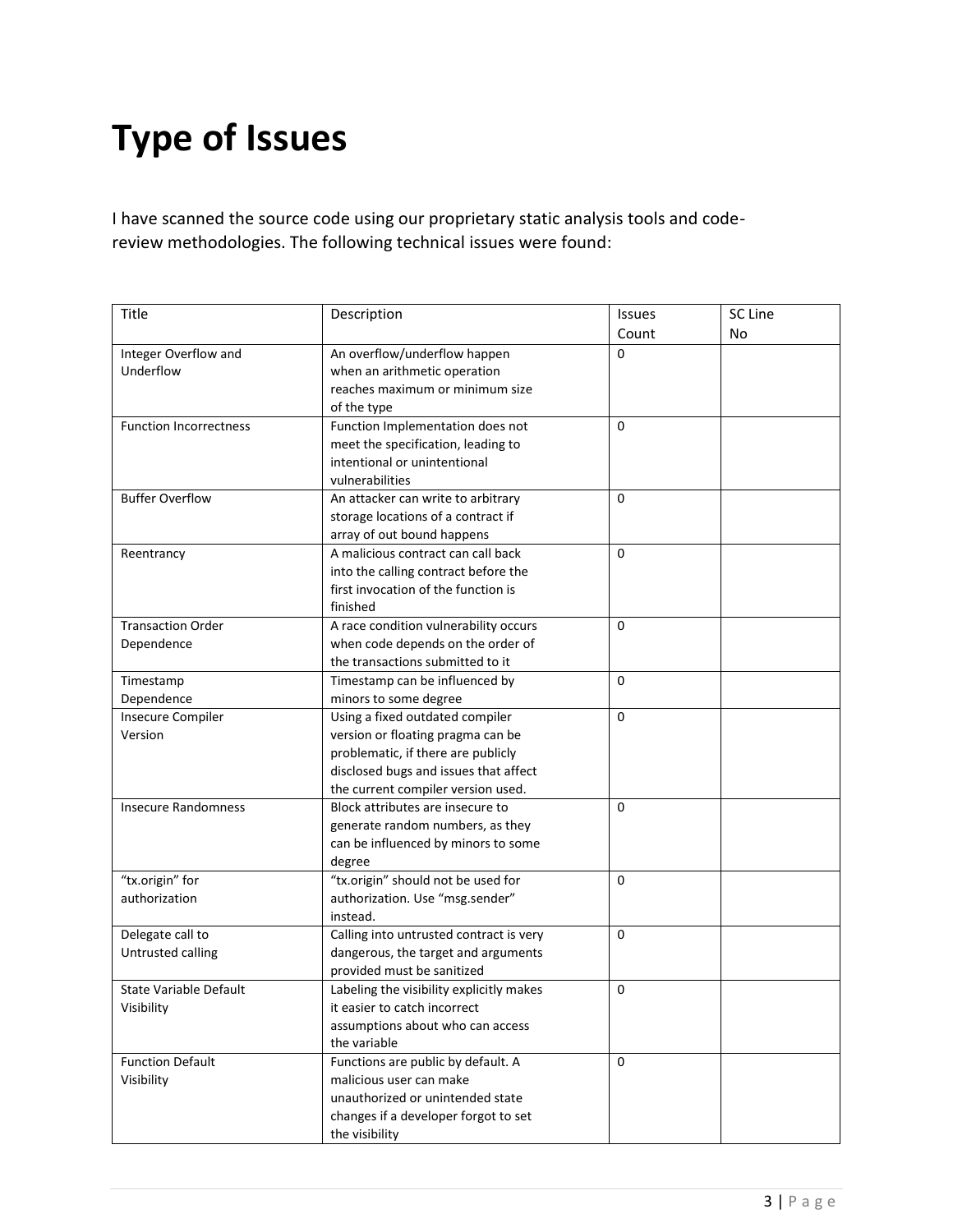| Uninitialized Variables  | Uninitialized local storage variables | 0 |
|--------------------------|---------------------------------------|---|
|                          | can point to other unexpected         |   |
|                          | storage variables in the contract     |   |
| <b>Assertion Failure</b> | The assert() function is meant to     | 0 |
|                          | assert invariants. Properly           |   |
|                          | functioning code should never reach   |   |
|                          | a failing assert statement            |   |
| Deprecated Solidity      | Several functions and operators in    | 0 |
| Features                 | Solidity are deprecated and should    |   |
|                          | not be used as best practices         |   |
| <b>Unused Variables</b>  | Unused variales reduce code quality   | 0 |

# **Vulnerability Details**

The Vanilla token and the staking contract have been tested across edge values and the contract is working as expected. Below are mentioned some issues and recommended notes to follow. The overall contract is not exposed to any serious vulnerabilities

### Critical

*No critical Issues found*

Medium

*All medium level issues are re-solved*

Low

*All low-level issues are re-solved*